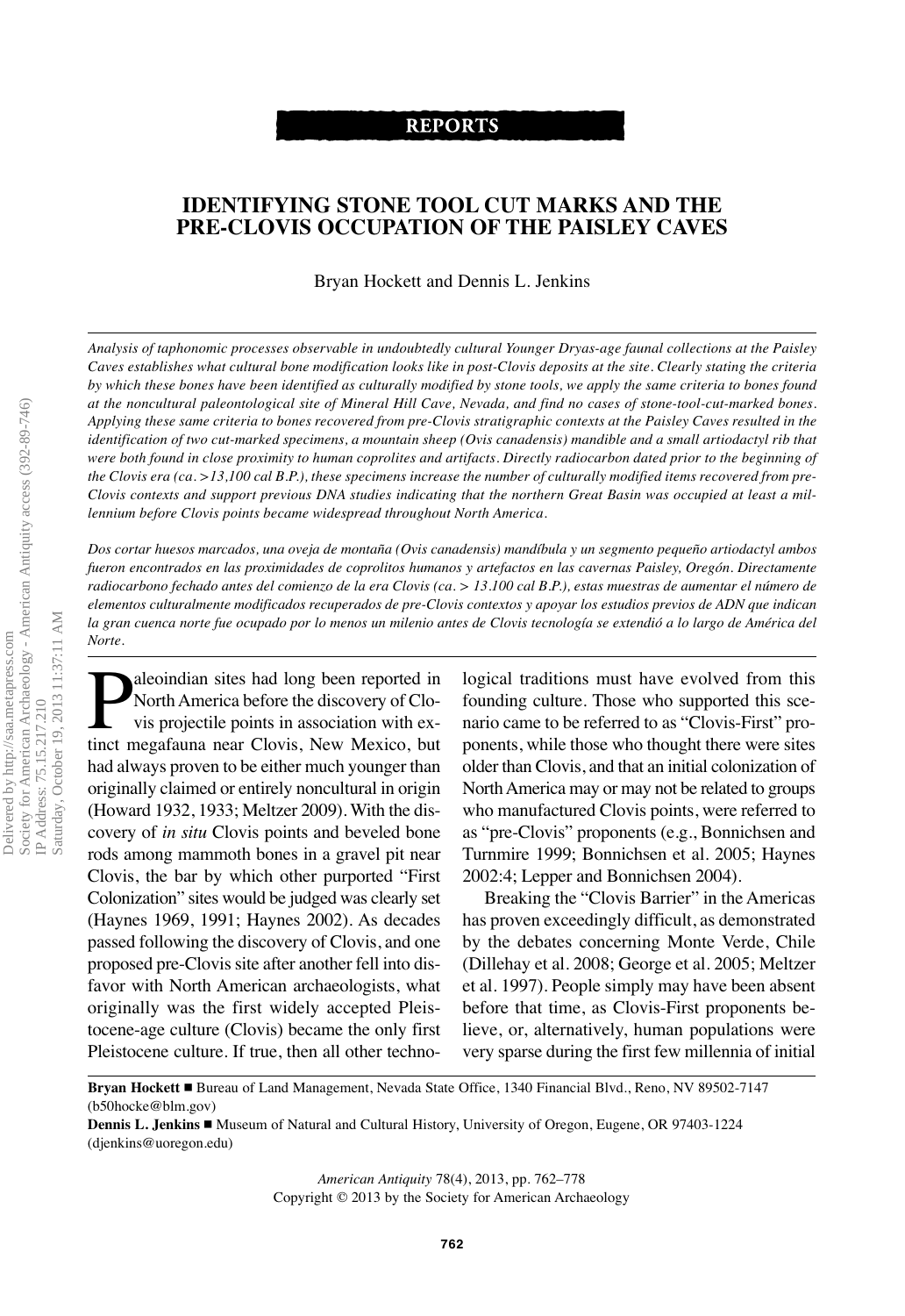colonization, causing the evidence to be thinly distributed, poorly preserved, exceedingly difficult to find, and susceptible to variable interpretations when present (Madsen 2004). This latter situation is duplicated in other regions of the world in which initial human colonization is sparsely preserved, and when reported immediately sparks vociferous debate, such as the case of the initial peopling of southwest Iberia by anatomically modern humans (Thacker 2001). In each case, initial colonization by pre-Clovis (North America) and Aurignacian (southwest Iberia) populations are evidenced by scanty, non-diagnostic, and thus difficult to defend archaeological records. And, in both instances, the archaeological records immediately succeeding these periods are evidenced by highly distinctive and relatively widespread artifact assemblages (Goebel et al. 2011; Zilhão and d'Errico 1999). Thus, the general character of the pre-Clovis-Clovis debate is not unique to North American archaeology.

Recent claims have been made for pre-Clovis human presence in Texas, Washington, and Oregon (Gilbert et al. 2008; Jenkins et al. 2012a; Waters and Stafford 2007; Waters, Forman, Jennings, Nordt, Driese, Feinberg, Keene, Halligan, Lindquist, Pierson, Hallmark, Collins, and Wiederhold 2011; Waters, Stafford, McDonald, Gustafson, Rasmussen, Cappellini, Olsen, Szklarczyk,Jensen, Gilbert, and Willerslev 2011). The Paisley 5 Mile Point Caves site (35LK3400) in Oregon is the location where ancient human DNA in coprolites provides the oldest directly dated—at 14,500 cal B.P.  $(12,300-12,400 B.P.)$ —human remains in the Western Hemisphere (Gilbert et al. 2008). This interpretation has been recently bolstered by the publication of the complete stratigraphic sequences of the caves backed by 190 AMS dates on artifacts, plant macrofossils, bones, human and animal coprolites, and other organic remains (Jenkins et al. 2012a, 2012b). Here, we verify an important portion of the Paisley Caves pre-Clovis cultural assemblage—cut-marked bones—by (1) reporting the taphonomic processes observable in the faunal collections; (2) establishing what cultural bone modification looks like in minimally-disturbed Younger Dryas-age (ca. 12,800–11,800 cal B.P.) cultural deposits(the Botanical Lens); and then (3) clearly stating the criteria by which bone that has been culturally modified by stone tools may be

identified in pre-Clovis contexts. Applying these criteria to a set of pre-Clovis-age bones recovered from the exclusively paleontological site (no artifacts found of any age) of Mineral Hill Cave, Nevada, resulted in no identifications of cutmarked bones. Applying these same criteria to bones recovered from pre-Clovis stratigraphic contexts at the Paisley Caves resulted in the identification of two stone-tool- cut-marked specimens. Our research has methodological ramifications for the identification of cut-marked bones, as well as chronological implications for the nature and timing of the initial peopling of North America.

# **Paisley Caves: Site Introduction and Taphonomy**

The Paisley Caves site is located on the highest shoreline of pluvial Lake Chewaucan in a steep ridge of basalt, rhyolite, and volcanic tuff at the southeast end of the Summer Lake basin near Paisley, Oregon (Figure 1). The site was first investigated by Luther Cressman and reported to exhibit evidence of late Pleistocene human occupations on a house floor containing a hearth with extinct camel and horse bones, some burned, distributed around it (Cressman 1942). While never discredited, the association of cultural remains(nondiagnostic obsidian flakes/knives) with extinct fauna was never fully accepted (Jenkins 2007). The site languished under the depredations of artifact collecting hobbyists until the University of Oregon (UO) began new investigations in 2002. Over the past decade, the UO has intermittently excavated (2002, 2003, 2007, 2009–2011) the site.Jenkins(2007) reported the chronostratigraphic association of extinct megafauna with human coprolites and artifacts; Gilbert et al. (2008) reported the discovery of ancient human DNAin directly dated pre-Clovis age coprolites; and Jenkins et al. (2012a, 2012b) reported the chronostratigraphic sequences of caves 2 and 5.

Hundreds of thousands of faunal remains have been recovered from the excavations, including a number of extinct and extralocal species (Table 1). To date, we have identified osteological specimens of *Camelops hesternus*(Yesterday's camel), *Equus* cf. *occidentalis* (large horse), and *Equus* cf. *conversidens* (small horse). In addition, a number of extralocal species are present in the Pleistocene de-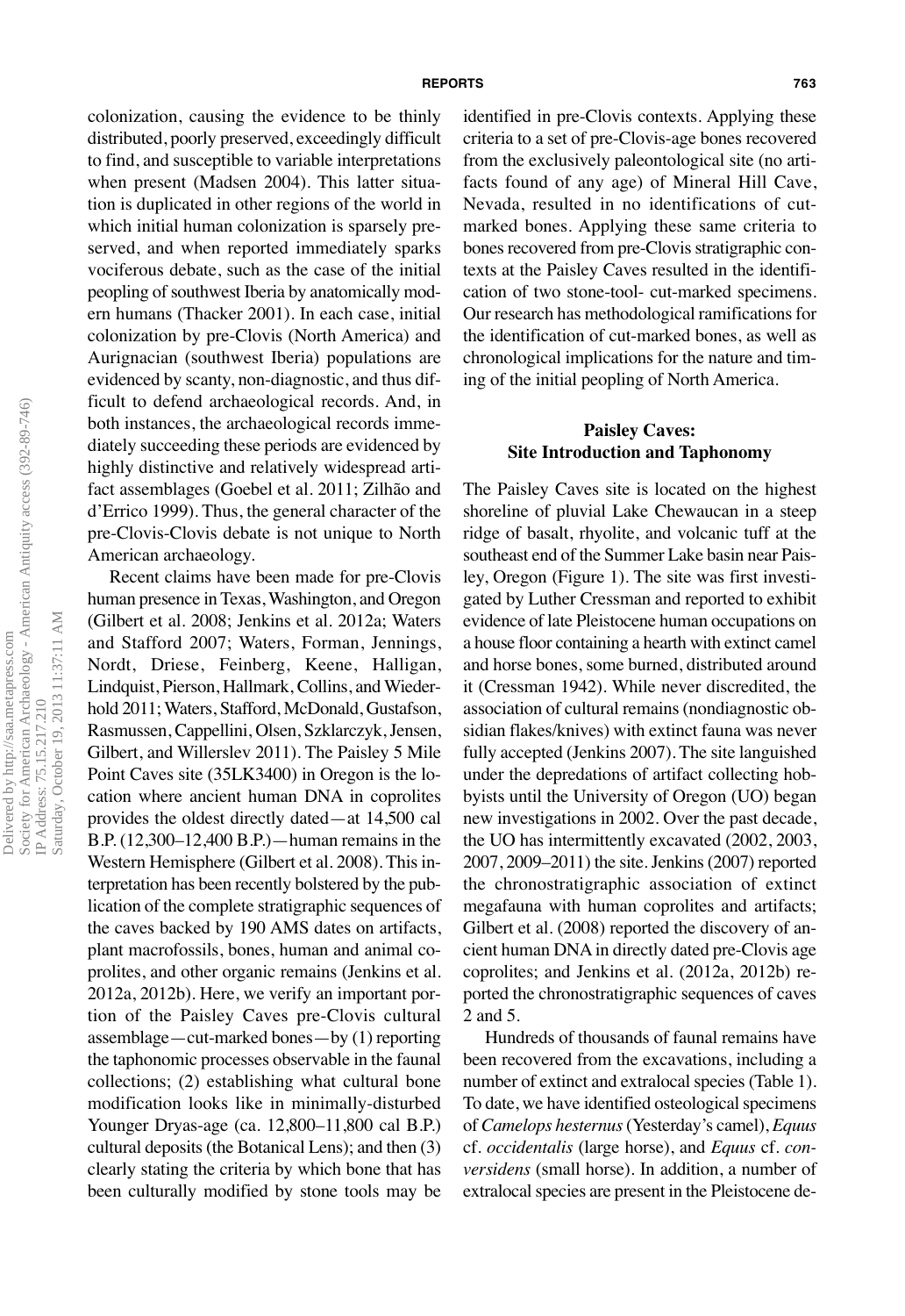

**Figure 1. The Paisley Five Mile Point Caves, Summer Lake Basin, Oregon.**

posits, including *Marmota flaviventris* (yellowbellied marmot), *Ochotona princeps* (pika), *Brachylagus idahoensis* (pygmy rabbit) and *Centrocercus urophasianus* (greater sage grouse). A large number of *Anas*spp. (duck) and Pisces(*Gila bicolor* [tui chub] and others) bones and scales have also been recovered. Extant species relatively common in the assemblage include *Antilocapra americana* (pronghorn), *Ovis canadensis* (mountain sheep), *Lepus*spp. (hare), *Sylvilagus*spp. (cottontail), and Rodentia (rodent) bone fragments (Table 1). Analysis of hair and DNA adds vole (*Microtus*sp.), probable reindeer/caribou (*Rangifer tarandus*), elk (*Cervus elaphus*), bobcat (*Lynx rufus*), American lion (*Panthera leo*), and possible sloth (Mylodontidae) to the list (Jenkins et al. 2012; Bonnie Yates, personal communication 2012).

The Paisley Caves are similar to other cave and rockshelter sites in the Great Basin in that they contain a mixture of human- and nonhuman-deposited bones spanning many millennia. Nevertheless, despite the heralded preservation of ecofacts in such

sites, in most cases, either the sites do not contain sediment dating to the Pleistocene epoch or organic preservation has been compromised in layers that predate 12,000 cal B.P. (ca. 10,200 B.P.). Sites such as Paisley Caves and Bonneville Estates Rockshelter (Graf 2007) contain exceptionally well-preserved evidence for Great Basin subsistence practices during the Younger Dryas(Hockett 2007; Supplemental Figures 1–2), but organic preservation at Bonneville Estates is generally poor in Clovis and pre-Clovis-age sediments, although bone preservation extends to ca. 14,500 cal B.P. (approximately 12,200 B.P.). The Paisley Caves, in contrast, exhibit well-preserved organic materials dating to at least 14,700 cal B.P. (12,450 B.P.), or more than a thousand years before the Clovis era.

In 2008, we set out to determine whether there were any bones recovered from pre-Clovis levels of the Paisley Caves exhibiting stone tool cut marks supporting a pre-Clovis occupation. The strategy wassimple: (1) examine bones with well-preserved cortical surfaces with a hand lens to identify cuts,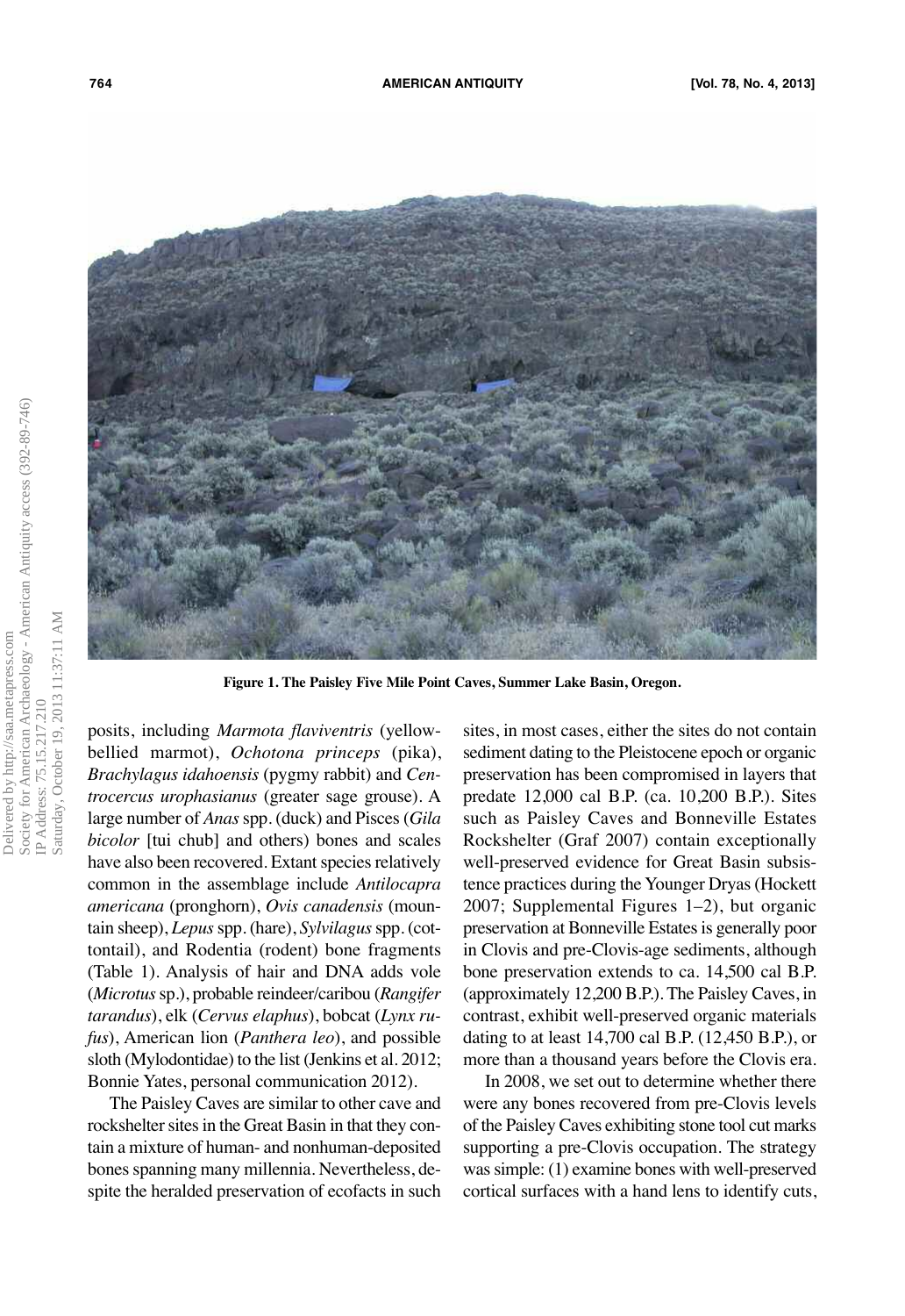Table 1. Preliminary List of Fauna Identified from the Pleistocene-Age Deposits, Paisley Caves, Oregon.

| Family/Genus/Species                   | Common Name                    | <sup>14</sup> C Date (cal yr B.P.) <sup>1</sup>       |
|----------------------------------------|--------------------------------|-------------------------------------------------------|
| Lepus spp.                             | Hare/Jackrabbit                | 12,064; 13,135                                        |
| Sylvilagus spp.                        | Cottontail Rabbit              |                                                       |
| Leporidae                              | Hare/Cottontail                | 13,711                                                |
| Brachylagus idahoensis <sup>2</sup>    | Pygmy Rabbit                   |                                                       |
| Ochotona princeps <sup>2</sup>         | Pika                           | 14.780                                                |
| Marmota flaviventris <sup>2</sup>      | <b>Yellow-Bellied Marmot</b>   |                                                       |
| Callospermophilus lateralis            | Golden-Mantled Ground Squirrel | 14,127                                                |
| Neotoma spp.                           | Woodrat                        |                                                       |
| Lynx rufus                             | <b>Bobcat</b>                  |                                                       |
| Canis latrans                          | Coyote                         |                                                       |
| Panthero $leo^{3,4}$                   | American Lion                  |                                                       |
| Ovis canadensis                        | Mountain Sheep                 | 14,236-14,933                                         |
| Antilocapra americana                  | Pronghorn Antelope             | 12,119                                                |
| $cf.$ Cervus elaphus <sup>2</sup>      | Elk                            |                                                       |
| Equus cf. occidentalis <sup>3</sup>    | Large Horse                    |                                                       |
| Equus cf. conversidens <sup>3</sup>    | Small Horse                    | 13, 272; 13, 601; 13, 662; 13, 671; 14, 228; 14, 283; |
|                                        |                                | 14.155                                                |
| Camelops hesternus <sup>3</sup>        | Yesterday's Camel              | 13,795; 13,911; 14,101; 14,187; 14,396                |
| Mammuthus $sp.^{3,4}$                  | Mammoth                        |                                                       |
| Centrocercus urophasianus <sup>2</sup> | Sage Grouse                    | 12,003; 13,795                                        |
| Anatidae                               | Ducks                          | 15,441                                                |
| Pisces <sup>2</sup>                    | Fish                           |                                                       |
| Sceloporus occidentalis                | Western Fence Lizard           | 12,100                                                |
| Anabrus simplex                        | Mormon Cricket                 |                                                       |

*Note*: See also Jenkins et al. 2012a, b.

1Mean calendar age based on Fairbanks0107 (Electronic document, http://www.radiocarbon.ldeo.columbia.edu/cgi-bin/ radcarbcal?fig=1&entry\_type=0&add=1&id=10068&age=11930&std=50, accessed December 27, 2012) and CalPal online (2012).

2Extralocal.

3Extinct.

4Identified via DNA analysis.

incisions, scratches, or scrapes that might represent stone tool cut marks; (2) closely examine these specimens under greater magnification (e.g., stereoscope at 20–60x and/or Scanning Electron Microscope (SEM) at 60–200x+ magnification); (3) apply the "contextual approach" of Domínguez-Rodrigo et al. (2009) and Domínguez-Rodrigo et al. (2010) to identify bones that were cut by stone tools; and (4) directly date those specimens that exhibited cut marks, thereby avoiding questions of the age of the cut bones through stratigraphic association alone. Below we describe the results of the search for pre-Clovis cut-marked bones at the Paisley Caves.

#### **Materials and Methods**

Approximately 5,000 individual bone specimens from the Paisley Caves have been examined under a hand lens or stereoscope (20–40x magnification)

for their degree of preservation of cortical surfaces. Although specific units excavated at the Paisley Caves contain well-preserved bones, many bones, including most of the approximately 5,000 faunal specimens examined from the pre-Clovis levels, had compromised cortical surfaces such that any cut marks that were once present were not preserved. Thus, micromammal-sized bones and larger bones that were weathered to the degree that the outer compact bone did not preserve incisions that may have been present were excluded from further consideration in this study.

This limited the number of bones in which cut marks may have been preserved. This fact, together with the knowledge that (1) most of the bones deposited in the pre-Younger Dryas-age sediments were deposited by noncultural processes; and (2) in faunal assemblages deposited primarily by humans, no more than 5–8 percent of bones typically display cut marks (e.g., Lyman 1995), sug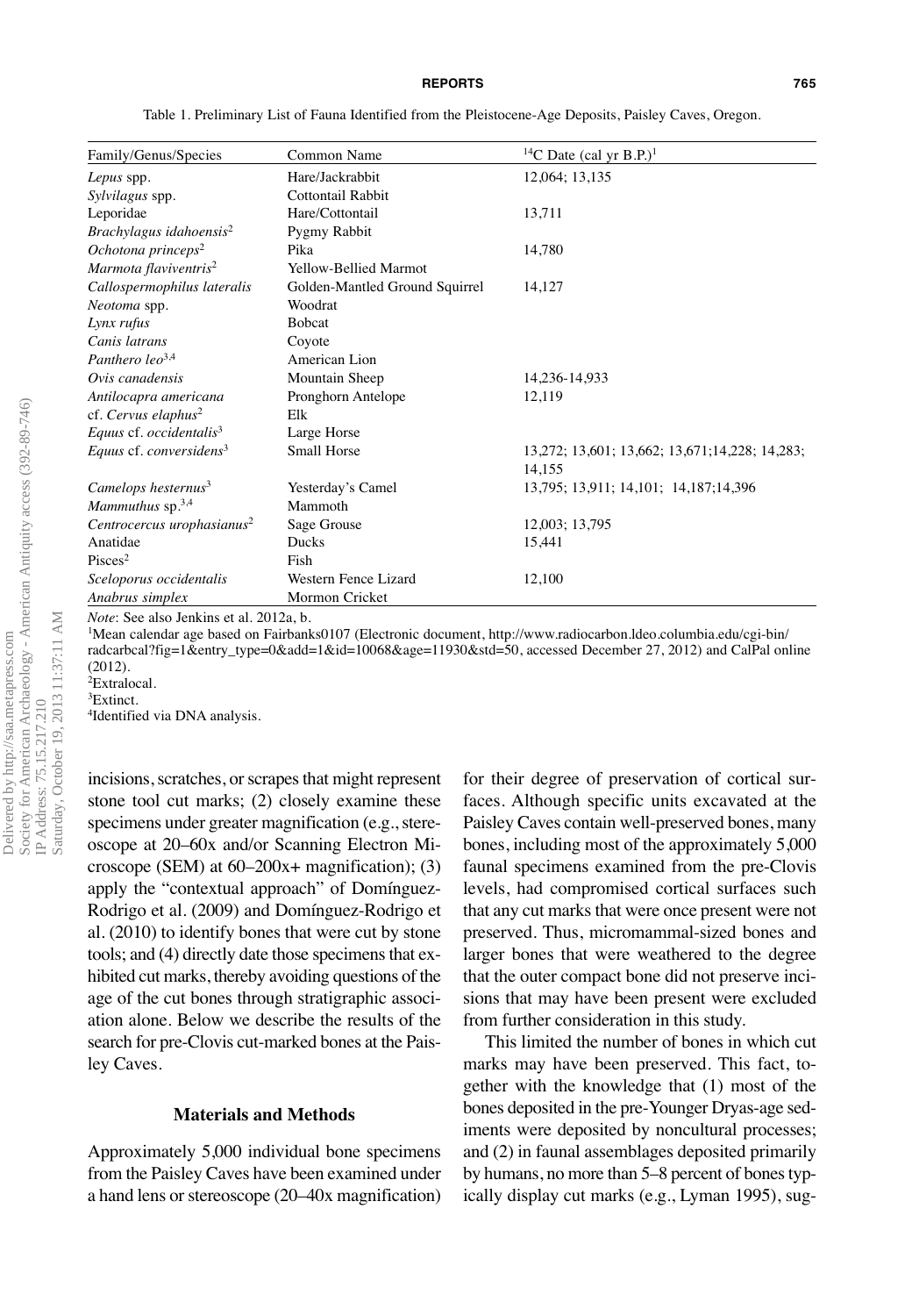gested that the number of cut-marked bones, if present, would be limited in number. Therefore, we consider any number of cut marked bones identified through a contextual approach to be a significant discovery, including a single specimen.

There were 89 large-mammal bones found in radiocarbon dated Pleistocene-age strata outside of the Younger Dryas-age Botanical Lensthrough the 2010 field season, which displayed a high degree of cortical bone preservation and incisions identifiable under low magnification hand lens(20–40x) that warranted further examination using the contextual approach. In addition, approximately 250 bones from the culturally deposited Younger Dryas-age Botanical Lens have been examined to date, 22 of which displayed possible evidence for cut marks under low magnification. The 89 non-Botanical Lens bones and 22 Botanical Lens specimens were examined further under a Nikon SMZ-U stereoscope with attached digital camera housed at the Desert Research Institute in Reno, Nevada. In addition, eight of the non-Botanical Lens specimens were examined further under a FEI Quanta 200 Field Emissions SEM housed at the University of Oregon; an additional six non-Botanical Lens specimens were further examined under a Hitachi TM-1000 SEM housed at the Desert Research Institute in Reno, Nevada; and the two pre-Clovis-age bones cut by stone tools (described in detail below) were reexamined under 40–60x magnification using a Leica M205 FA stereoscope with attached ProgRes C14 digital camera housed at the Department of Biology at the University of Nevada, Reno.

### *Interpreting Stone Tool Cut Marks on Bones Recovered in Caves and Rockshelters*

Over the past quarter century, many studies have attempted to distinguish marks on bones made by stone tools from those made by nonhuman processes such as trampling, carnivore and rodent gnawing, vegetation etching, and even archaeological recovery techniques such as troweling and screening (Blumenschine et al. 1996; Domínguez-Rodrigo et al. 2009; Domínguez-Rodrigo et al. 2010; Lyman 1995, 2005; Olsen and Shipman 1988; Steadman 2002). Most recently, Domínguez-Rodrigo et al. (2009) and Domínguez-Rodrigo et al. (2010) proposed a number of characteristics that assist in distinguishing stone tool cut marks

from those caused by trampling or "microabrasion." Importantly, they stressed that there was no single characteristic that could be used to unequivocally identify stone tool cut marks; instead, it was only through careful examination of a host of features that a positive identification could be made of stone tool cut marks. This contextual approach recognizes that noncultural processes can sometimes create marks that mimic stone tool cut marks(Haynes and Krasinski 2010). For example, G. Haynes has shown that elephants trampling elephant bones in a sandy substrate can create one or more sharp incisions that may be parallel to one another, characteristics that previously have been thought to be diagnostic of stone tool cut marks. In addition, Domínguez-Rodrigo et al. (2010:20931, Figure 2B) illustrate "striae fields" that may be produced by both trampling and stone tools such as hammerstones. However, taking a host of bone modification features into account minimizes the potential for erroneous identifications (Domínguez-Rodrigo et al. 2009; Domínguez-Rodrigo et al. 2010), a position that Haynes and Krasinski (2010:185) agree with, as they recently report that "sedimentary context and careful examination will allow for positive identification in many instances." Bones recovered from the sheltered Paisley Caves (as opposed to open-air contexts) that display what we think are stone tool cut marks are small ungulate-sized and smaller animals. No bones from extinct megafauna display stone tool cut marks.

We take the position that if incisions on a bone exhibit several of the characteristics described below that typify cut marks created experimentally by stone tools and also do not mimic those marks seen on experimentally trampled bones(microabrasion), then the evidence suggests that the specimen was more likely than not cut with stone tools. We distinguished cut marks from nonhuman markings by employing Domínguez-Rodrigo et al. (2009) and Domínguez-Rodrigo et al. (2010) criteria as our guides. Next, we conducted our own series of bone modification experiments with modern pig ribs cut with obsidian, chert, and basalt flake tools, noting the morphological characteristics of each and comparing our results with those of Domínguez-Rodrigo et al. (2009) and Domínguez-Rodrigo et al. (2010) (Supplemental Figures 3–6). Finally, we examined a series of rabbit (*Sylvilagus*spp.) bones experimentally cut with stone tools during the butcher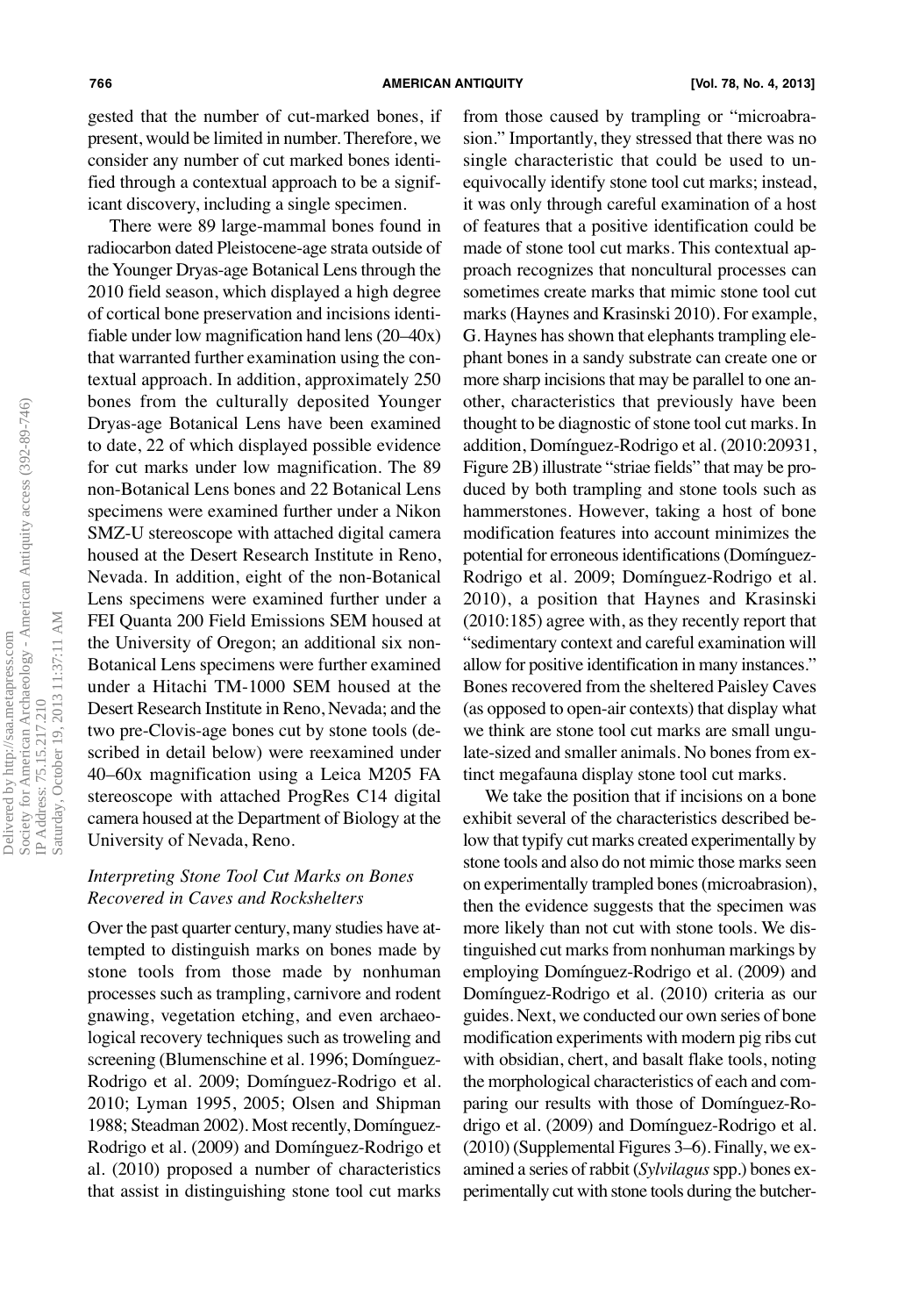ing of complete carcasses by University of Nevada, Reno, graduate students.

Applying all of these data, we find that simple and retouched flakes typically create cut marks displaying the following features: (1) V-shaped or closed incisions in which the height of the walls are greater than the width of the base (these characteristics have been found to occur in only four percent of trampling cases[Domínguez-Rodrigo et al. 2010]); (2) straight, non-sinuous lines (sinuous lines occur in only 10 percent of stone tool cut mark cases[Domínguez-Rodrigo et al. 2010]); (3) multiple, parallel, straight incisions that are individually separated rather than closely spaced creating more equivocal striae fields; (4) multiple cuts that are all the same or roughly the same size due to the same instrument causing the incisions, rather than multiple incisions created at the same time across natural substrates that would create different sized cuts except in cases of well-sorted substrates; (5) "edge" or "shoulder" flaking along one edge of the cut (particularly common in scars made by retouched flakes and unretouched flakes that exhibit outer cortex ["primary" or "secondary" flakes]; also note that edge flaking can be difficult to identify unless an SEM is used at magnifications above 200x); (6) intersecting, multiple incisions, which may form a "Y" or "braided" shape near one end of the cut;  $(7)$  incisions that "feather," or reduce in depth but increase in width either at one or both ends of the cut or beside the main incision; (8) one or both ends of the cut often reduce in depth and width, terminating in sharp point(s) (Supplemental Figures 3–6).

In contrast, the markings produced by trampling damage, as well as damage caused by rodent gnawing, vegetation etching, troweling, and screening, tend to display the following characteristics: (1) sinuous, winding, or irregularly shaped trajectories (70 percent of noncultural trampling marks display sinuous rather than straight lines [Domínguez-Rodrigo et al. 2010]); (2) lack of edge or shoulder flaking; (3) more open V-shaped incisions that are often trough or U-shaped in which the height of the walls are less than the width of the base (occurs in 96 percent of trampling cases [Domínguez-Rodrigo et al. 2010]); (4) singular incisions or, if present, multiple incisions that tend to produce cross trajectories rather than parallel trajectories; (5) multiple, roughly parallel incisions

that display variable widths; and (6) the ends of the incisions are often blunt or rounded in shape rather than pointed (Domínguez-Rodrigo et al. 2009; Domínguez-Rodrigo et al. 2010).

The characteristics noted above serve as the measures or guides for identifying stone tool cut marks on the Paisley Caves faunal remains. Again, equifinality is at play here. Each individual characteristic can occur in both cultural and noncultural contexts. Therefore, the interpretation that a bone was likely cut by humans wielding stone tools can be reached only through application of the full suite of characteristics of incisions that display several features typically produced by stone tool cut marks and at the same time do not display the contradictory characteristics noted for bones damaged by other processes such as trampling.

The analysis below consists of four parts. We first report the results of analysis of incision marks found on bones recovered from the paleontological site of Mineral Hill Cave, central Nevada. We then illustrate and describe incisions and other markings on bones that are interpreted as damaged by noncultural processes from the Pleistocene deposits of Paisley Caves. Third, we describe and illustrate bones interpreted as cut by stone tools from the Younger Dryas layers at Paisley Caves, predominantly the Botanical Lens, where cutmarked bones are probable. Finally, we illustrate and describe two Paisley Caves bones directly dated to the pre-Clovis era that exhibit characteristics of stone tool cut marks common to both the experimentally cut modern bones and those of the Botanical Lens.

### **A Test Case of the Cut Mark Criteria: Mineral Hill Cave**

Mineral Hill Cave is a paleontological site located in central Nevada. Originally test excavated in the late 1970s (McGuire 1980), the site was extensively excavated from 1997–2000 (Hockett and Dillingham 2004). Thousands of well-preserved bones were recovered from the site. There are no cultural deposits of any age in the cave. A total of 55 bones from Mineral Hill Cave were directly dated by AMS; they range in age between ca.  $2,000$  and  $> 50,000$  B.P., with the majority dating more than ca. 20,000 B.P. (Hockett and Dilligham 2004).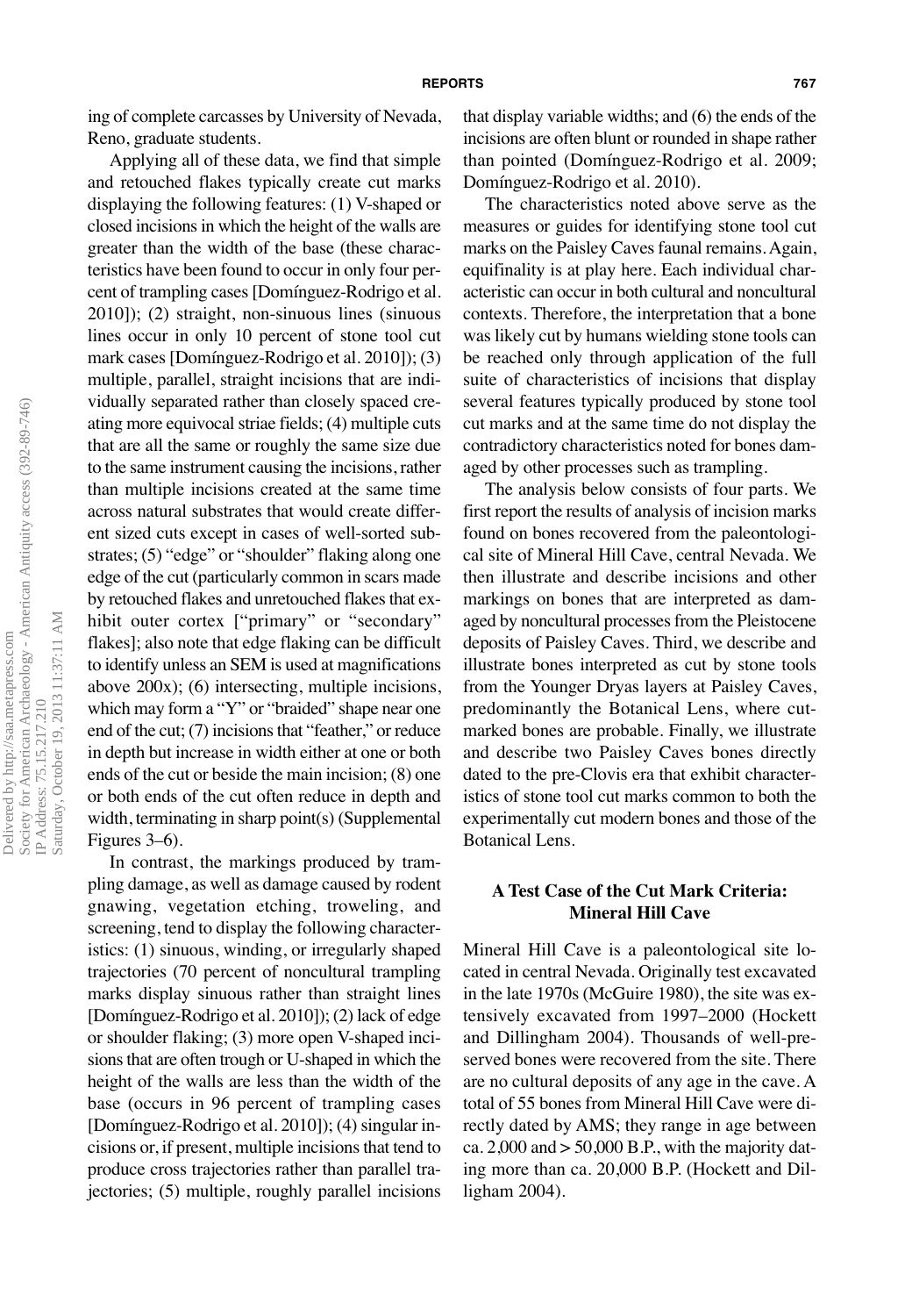

**Figure 2. Two large mammal shaft fragment bones with incisions, probably created by rock fall and trampling, Mineral Hill Cave, central Nevada. The incisions measure between .5 and 1.0 cm each. Figure 3. Bone furrows caused by rodent gnawing (top)**

Among the large mammal faunal specimens recovered from Mineral Hill Cave were approximately 300 long bone diaphysis fragments. One hundred of these were examined under a stereoscope for incisions or scrapes that could be interpreted as cut marks. If one or more of these bones exhibited characteristics suggesting that they were cut by humans wielding stone tools, then either equifinality is too problematical to apply the criteria established above for recognizing stone tool cut marks or humans occupied Mineral Hill Cave in the central Great Basin by ca. 20,000 B.P.

Figures 2 and 3 display four of the Mineral Hill Cave bones examined under a stereoscope. Nearly all of the 100 shaft fragments examined exhibited incisions and scrapes of some kind, likely the result of rock fall smashing into bones lying on the surface, bones being churned against sharp rocks by marmots, and carnivore chewing. The vast majority of these incisions were shallow, blunt in cross section and near the ends, and multiple in number.



**and carnivore chewing (bottom), Mineral Hill Cave, Nevada. Note the trough-like shape of the multiple furrows caused by the repeated scraping of rodent incisors across the bone surface.**

However, the incisions were oriented in numerous angled trajectories across the bones, rather than parallel and in tandem with other similar incisions (Table 2). These were unmistakably trampling and churning marks.

The two bones that could be considered to most resemble stone tool cut marks are displayed in Figure 2. However, neither of these would be mistaken for human-inflicted cut marks based on a contextual approach. The top picture in Figure 2 shows an incision that is relatively narrow and pointed at the ends, but there is also a scrape that cross-hatches the incision. It appears that both of these marks were made at the same time, with a heavier force impacting the bone at the spot where the two incisions cross one another. This mark appears to have resulted from a rock spall or cave formation that fell directly on top of the bone and left two cross-hatched incisions. Further, both in-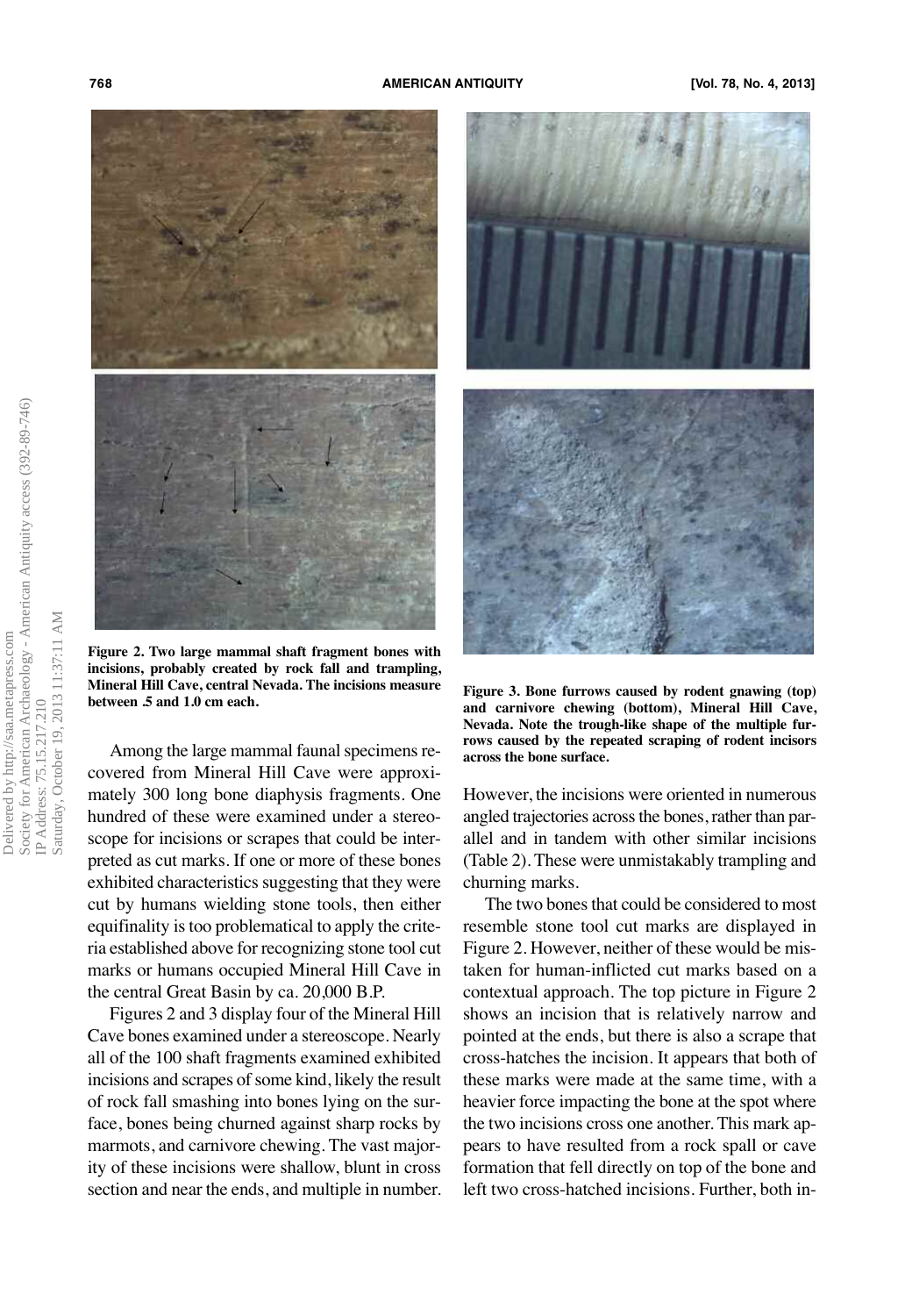#### **REPORTS 769**

Table 2. Contextual Characteristics Distinguishing Stone Tool Cut Marks from Trampling and Rodent Gnawing and the Characteristics of Each, Displayed by Various Faunal Samples Analyzed in this Report.

| Sample                  | <b>Cut Marks</b>                      | Trampling/Gnawing                      |
|-------------------------|---------------------------------------|----------------------------------------|
| Mineral Hill            | V-shaped []                           | U-shaped $[X]$                         |
| Cave                    | Straight Incisions []                 | Sinuous Incisions $[X]$                |
|                         | Multiple, Parallel Incisions []       | Striae Fields []                       |
|                         | Incisions Same Size []                | Incisions Vary in Width [X]            |
|                         | Shoulder Flaking []                   | No Shoulder Flaking [X]                |
|                         | Y-Shaped or Braided Incisions []      | Y-Shaped Incisions Absent [X]          |
|                         | Feathering Present []                 | Feathering Absent [X]                  |
|                         | Incisions End In Sharp Point []       | Incisions Ends Are Blunt $[X]$         |
| Experimentally          | V-shaped $[X]$                        | U-shaped []                            |
| <b>Cut Bones</b>        | Straight Incisions [X]                | Sinuous Incisions []                   |
|                         | Multiple, Parallel Incisions [X]      | Striae Fields []                       |
|                         | Incisions Same Size [X]               | Incisions Vary in Width []             |
|                         | Shoulder Flaking $[X]$                | No Shoulder Flaking []                 |
|                         | Y-Shaped or Braided Incisions [X]     | Y-Shaped Incisions Absent []           |
|                         | Feathering Present [X]                | Feathering Absent []                   |
|                         | Incisions End in Sharp Point $[X]$    | Incisions Ends Are Blunt []            |
| Paisley Cave            | V-shaped $\lceil X \rceil$            | U-shaped [ ]                           |
| <b>Botanical Lens -</b> | Straight Incisions [X]                | Sinuous Incisions [ ]                  |
| Younger-Dryas           | Multiple, Parallel Incisions $[X]$    | Striae Fields [ ]                      |
|                         | Incisions Same Size [X]               | Incisions Vary in Width [ ]            |
|                         | Shoulder Flaking $[X]$                | No Shoulder Flaking $\lceil \; \rceil$ |
|                         | Y-Shaped or Braided Incisions [X]     | Y-Shaped Incisions Absent [ ]          |
|                         | Feathering Present $[X]$              | Feathering Absent [ ]                  |
|                         | Incisions End in Sharp Point [X]      | Incisions Ends Are Blunt [ ]           |
| Paisley Cave -          | V-shaped $[X]$                        | U-shaped $[$ $]$                       |
| Mountain Sheep          | Straight Incisions $\lceil X \rceil$  | Sinuous Incisions []                   |
| Mandible                | Multiple, Parallel Incisions [X]      | Striae Fields [ ]                      |
| (Pre-Clovis)            | Incisions Same Size $\lceil X \rceil$ | Incisions Vary in Width [ ]            |
|                         | Shoulder Flaking [X]                  | No Shoulder Flaking [ ]                |
|                         | Y-Shaped or Braided Incisions [X]     | Y-Shaped Incisions Absent [ ]          |
|                         | Feathering Present [ ]                | Feathering Absent [X]                  |
|                         | Incisions End in Sharp Point $[X]$    | Incisions Ends Are Blunt []            |
| Paisley Cave -          | V-shaped $[X]$                        | U-shaped $[$ ]                         |
| Artiodactyl Rib         | Straight Incisions [X]                | Sinuous Incisions [ ]                  |
| (Pre-Clovis)            | Multiple, Parallel Incisions $[X]$    | Striae Fields [ ]                      |
|                         | Incisions Same Size $[X]$             | Incisions Vary in Width []             |
|                         | Shoulder Flaking $[X]$                | No Shoulder Flaking $\lceil \; \rceil$ |
|                         | Y-Shaped or Braided Incisions $[X]$   | Y-Shaped Incisions Absent []           |
|                         | Feathering Present [X]                | Feathering Absent [ ]                  |
|                         | Incisions End in Sharp Point $[X]$    | Incisions Ends Are Blunt               |

*Note*: Absence of an "X' in the checklist indicates that the characteristic was not present in the sample.

cisions are not straight, as they tend to waver at their distal ends. The bottom picture in Figure 2 displays an incision similar to the top picture, but it has a rounded, blunt impact point at the top, is wavering toward the middle, and is accompanied by a host of shallow scrapes oriented in various directions. The photograph in Figure 3 displays clear evidence of rodent gnawing on a third specimen (top) and a furrow caused by carnivore gnawing (bottom).

Applying the contextual approach to the analysis of Mineral Hill Cave paleontological specimens indicates that there are no culturally modified specimens, and none of the commonly damaged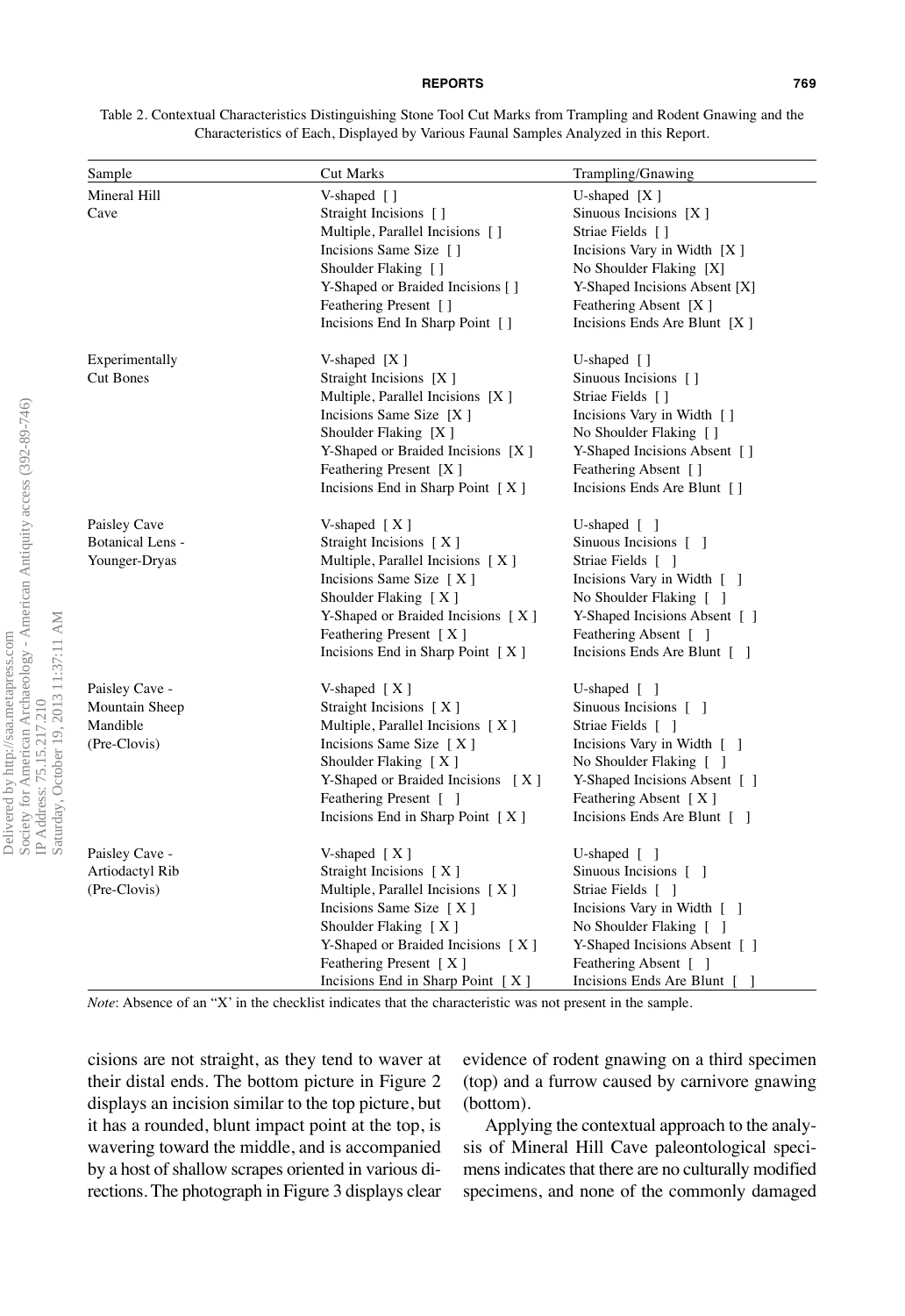

Figure 4. Jackrabbit tibia diaphysis cylinder displaying rodent gnawing damage, from stratum dated to 13,200 cal yr. B.P. (11,300<sup>14</sup>C yr. B.P.) (PC-5/12A-22); note the broad, relatively shallow troughs created by the rodent incisors.

bones would be mistaken for culturally modified bones cut with stone tools (Table 2).

## **Bones Damaged by Noncultural and Cultural Processes at the Paisley Caves**

Application of the contextual approach to the Pleistocene-age assemblage from the Paisley Caves suggests that both natural and cultural processes incised bone surfaces at this site.

#### *Bones Damaged by Noncultural Processes*

Figure 4 displays a Pleistocene-age bone from the Paisley Caves damaged by rodent gnawing. This specimen is representative of the types of non-cut mark damage identified on the Paisley Caves bones. All of the nonhuman-caused incisions and scrapes are characterized by sinuous lines that are shallow with trough-like cross-sectional morphology (Table 2).

### *Younger Dryas-Age Bones Cut with Stone Tools*

Figures 5 and 6 display two bones exhibiting stone tool cut marks from the Younger Dryas-age Botanical Lens in Paisley Caves 2 and 1, respectively.

The latter specimen was found in mixed cultural and noncultural deposits and returned a date of 10,180 ± 60 B.P. (11,675–12,013 cal B.P.; BETA-239084). Close examination shows that each of these specimens exhibits characteristics indicating that they were cut with stone tools during the butchering process. These characteristics include V-shaped incisions, Y-shaped or braided structures, multiple parallel incisions, and incisions that end in sharp points (Table 2). To date, animal bones exhibiting cut marks in the Younger Dryas levels include pronghorn,small artiodactyl, and jackrabbit. Of the 89 non-Botanical Lens bones examined under magnification, only two were interpreted as cut with stone tools. Of the 22 Botanical Lens bones examined under magnification, six were determined to be cut with stone tools; the remainder showed surficial damage caused by forces other than stone tool butchering.

### *Pre-Clovis Bones Cut by Stone Tools at the Paisley Caves*

Amountain sheep mandible and an artiodactyl rib, both recovered from Pleistocene strata in proximity to other cultural materials and directly radiocarbon dated to before the Clovis era, are inter-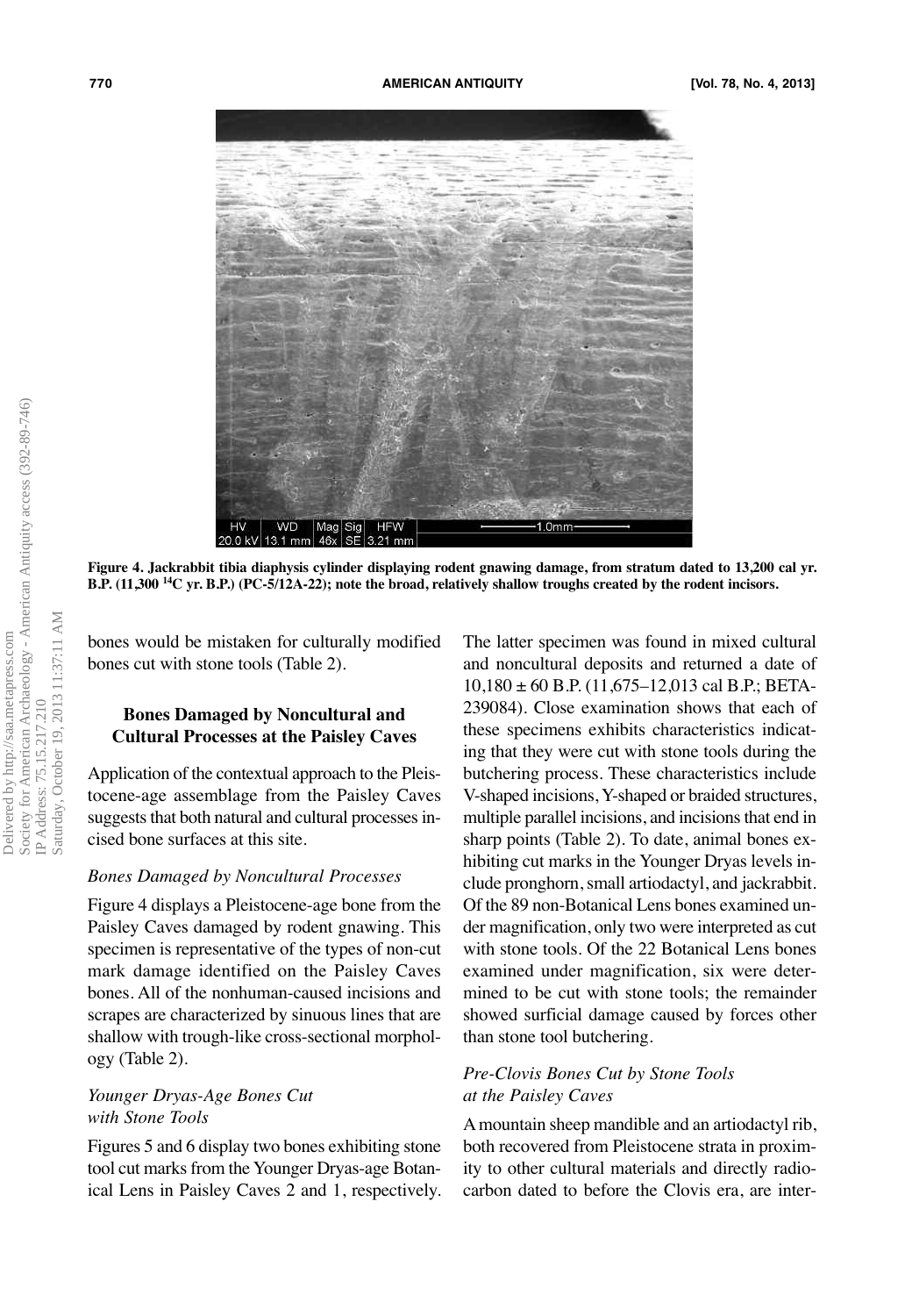

Figure 5. Posterior side of a pronghorn proximal phalanx that had been burned and broken open for marrow from the Younger Dryas of Paisley Caves, Oregon. Note multiple, straight incisions that end in relatively sharp points, as well as **feathering.**

preted as cut with stone tools. Each is individually illustrated and described in detail below.

*The Mountain Sheep Mandible*. The mountain sheep mandible (1374-PC-5/5D-30) was recovered from the "Bone Pit" (a slab-covered void filled with camel and horse bones in a matrix of light brown silty sand) in Cave 5 with human coprolite 1374-PC-5/5D-31 dated at  $12,275 \pm 55$  B.P. (14,084–14,670 cal B.P.; OxA-16498) and 12,400 ± 60 B.P. (14,280–14,958 cal B.P.; BETA-213424). Nearby in the same stratum were two other human coprolites (1294-PC-5/7C-31-9 and 1294-PC-5/6B-50) dated at  $12,345 \pm 55$  B. P. (14,185–14,865 cal B.P.; OxA-16497) and  $12,140 \pm 70$  B.P. (13,928) – 14,414 cal B.P.; OxA-16495), respectively, and a polished hand stone from which *Equus* sp. protein was extracted and identified by the Crossover Immuno-Electrophoresis method (Robert Yohe II, personal communication 2007). Located between the two black dots in Supplemental Figure 7, the incisions on the mandible are visible when viewed by the naked eye. The bone sample taken below the incisions returned a date of 12,380 ± 70 B.P. (14,236–14,933 cal B.P.; BETA-239087).

Figures 7 and 8 display two SEM images of the incisions. The cuts are straight, straight-walled, and they exhibit back flaking. In addition, the incisions also feather at one end. These are all characteristic of stone tool cut marks (Table 2). Based on the relatively broad width of the incisions, the cuts were probably made either with a thick biface such as a hafted knife or with a basalt flake.

Figures 9 and 10 display images of the rodent gnawing present at the base of the sheep mandible below the cut marks. The rodent gnaw marks display very different characteristics compared to the cut marks. The walls are not straight; instead, they slope outward, forming shallow trough-like shapes. They also end in blunt or dog-leg shapes, and they end in sinuous, non-parallel incisions. These marks are easily distinguishable from cut marks made with stone tools.

*The Artiodactyl Rib*. The artiodactyl rib (1896- PC-2/6B-62-16), shown in Supplemental Figure 8, is cut in two places, and both sets of cut marks are visible when viewed with the naked eye. Directly dated to  $11,930 \pm 25$  B.P. (13,688–13,968 cal B.P.; UCIAMS-90593), the rib was recovered in Cave 2 in Unit 2/6B, Level 62, Stratum LU2, with a horse maxilla dated to  $11,740 \pm 25$  B.P. (13,502–13,745 cal B.P.; UCIAMS-86251), as well as a hand stone and edge-modified obsidian flake from which proboscidean (*Mammuthus* sp. [mammoth] or *Mammut* sp. [mastodon]) protein was extracted. Apiaceae-type starch (parsley/biscuitroot and carrot family), and grass seed starch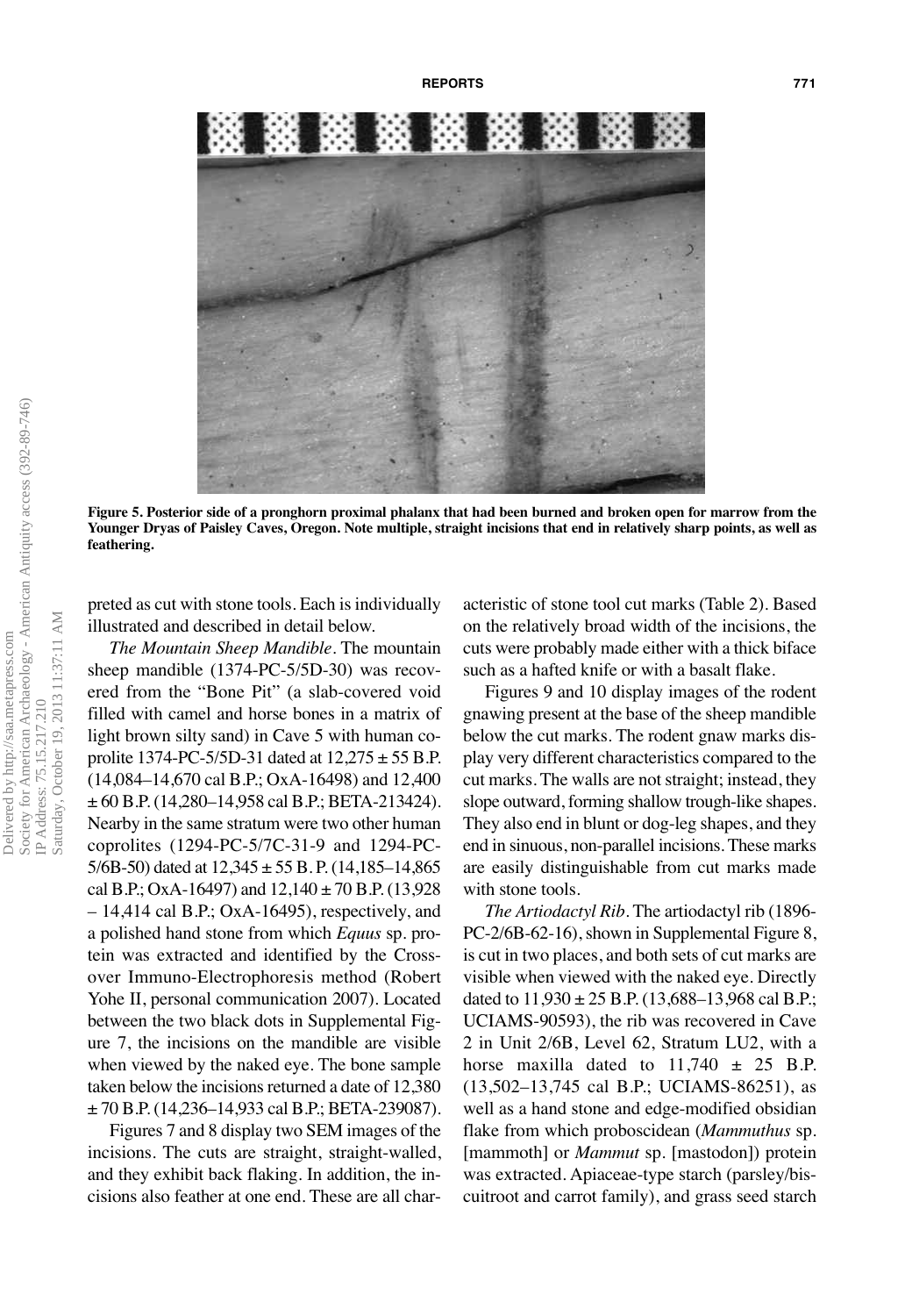

**Figure 6. Artiodactyl long bone fragment directly dated to 11,840 cal yr. B.P. (10,180 <sup>14</sup> C yr. B.P.) (PC-1/6A-7-4) from the Younger Dryas of Paisley Caves, Oregon; note the straight-walled cut with multiple internal striations. This SEM image was taken at 114X magnification.**

and phytoliths were also extracted from the hand stone (Jenkins et al. 2012; LAS 2011a, 2011b; Yost and Cummings 2011). A control soil sample tested negative for proboscidean protein. A rectangular stone block (1961-PC-2/7C-25-2) recovered from stratum LU2 in Unit 2/7C nearby produced possibly heat-altered and folded starches suggestive of cooking/parching and grinding of grass seeds. Microscopic charcoal was recovered from this surface as well (Cummings and Yost 2011). The cut artiodactyl rib described below clearly comes from cultural contexts.

Figures 11 and 12 display stereoscope images of the cut marks located on the left-hand side of the specimen. These images clearly show multiple straight, parallel, V-shaped incisions, two of which feather at one end, while the other ends are sharp. These marks show nearly all of the characteristics of stone tool cut marks (Table 2).

Figures 13 and 14 display stereoscope images of the second set of cut marks located on the righthand side of the specimen. These images clearly show the multiple straight, parallel and V-shaped incisions that characterize these cuts. In addition, there is a bi-feathered, wider scrape running parallel to the longest incision. A single sinuous, shallow, and curved trampling mark is visible to the right of the stone tool cut marks shown in Figure 13.



**Figure 7. SEM image of one of the incisions present on the pre-Clovis-age mountain sheep mandible, Paisley Cave 5, Oregon. Note the straight, V-shaped incision with edge flaking. The mandible has been directly dated to 14,236- 14,933 cal yr. B.P. (12,380 <sup>14</sup> C yr. B.P.) (Specimen number 1374-PC-5/5D-30).**

#### **Summary and Conclusions**

Microscopic examination of bones recovered from the Pleistocene-age sediments of Paisley Caves, Oregon, reveals that a number of specimens display stone tool cut marks. Most of these cut bones were recovered from post-Clovis, Younger Dryas-age sediments. However, a contextual approach indicates that two pre-Clovis specimens found in cultural contexts—a mountain sheep mandible and an artiodactyl rib—were also cut with stone tools. These latter two specimens were directly radiocarbon dated to pre-Clovis times between 13,688 and 14,933 cal B.P., some 7 to15 centuries before the Clovis era, respectively. All the cut bones, whether pre-Clovis or Younger Dryas in age, display similar characteristics: (1) multiple incisions that are straight and/or braided in orientation and structure; (2) incisions that are V-shaped in cross section; (3) multiple cuts on the same bone that are roughly the same size; and (4) incisions that generally end in sharp rather than blunt ends.

Other controversial studies based on the identification of stone tool cut marks include bones argued to have been cut by *Australopithecus afarensis* 3.4 million years ago (Domínguez-Rodrigo et al. 2010; Domínguez-Rodrigo et al. 2011; McPherron et al. 2011). Similarly, the study reported here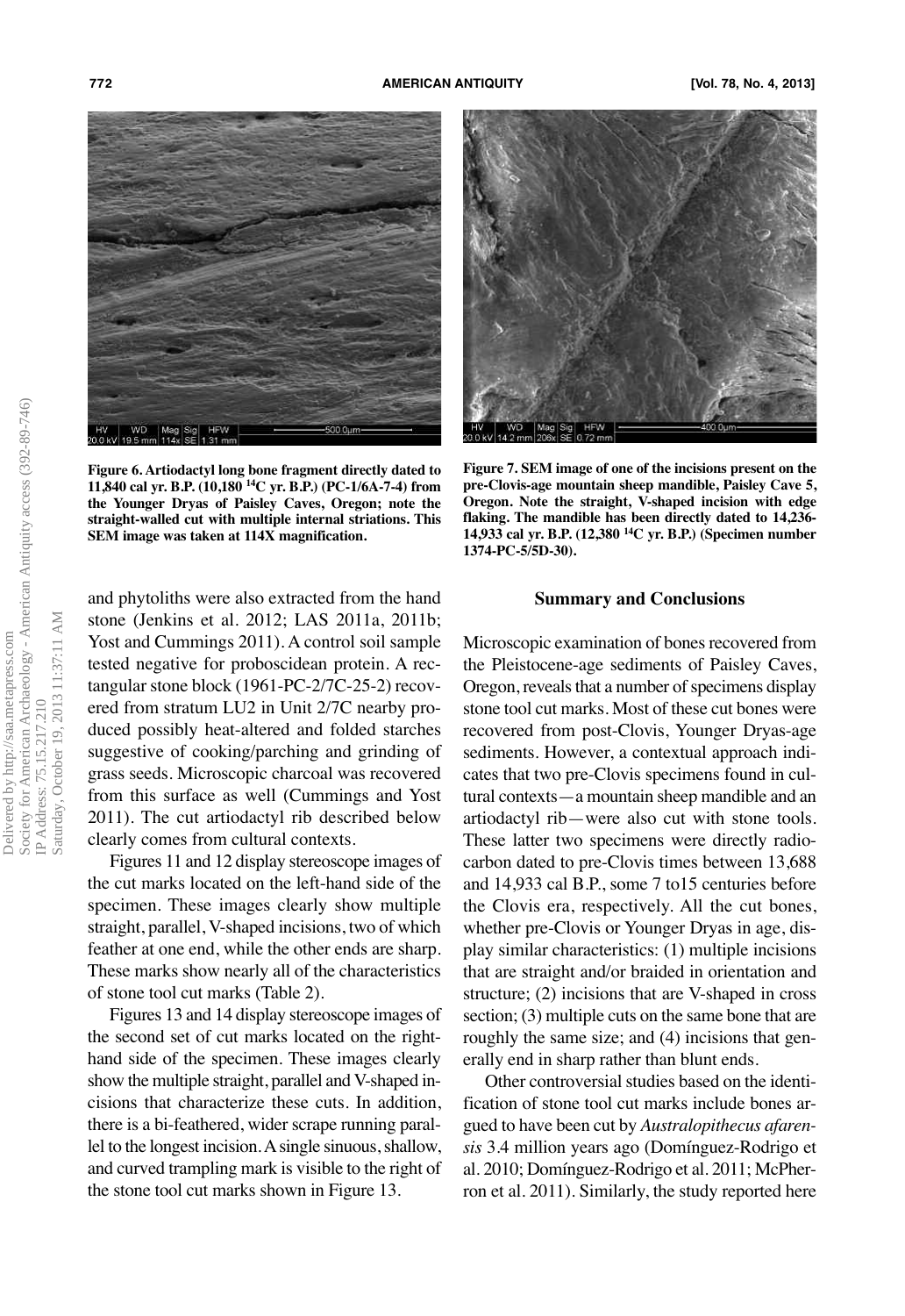

Figure 8. SEM image of one side of the incision illustrated in Figure 7. Note the 90-degree angle of the cut.



Figure 9. Rodent gnaw markings present on the pre-Clovis-age mountain sheep mandible, Paisley Cave 5, Oregon. Note **the trough-like incisions.**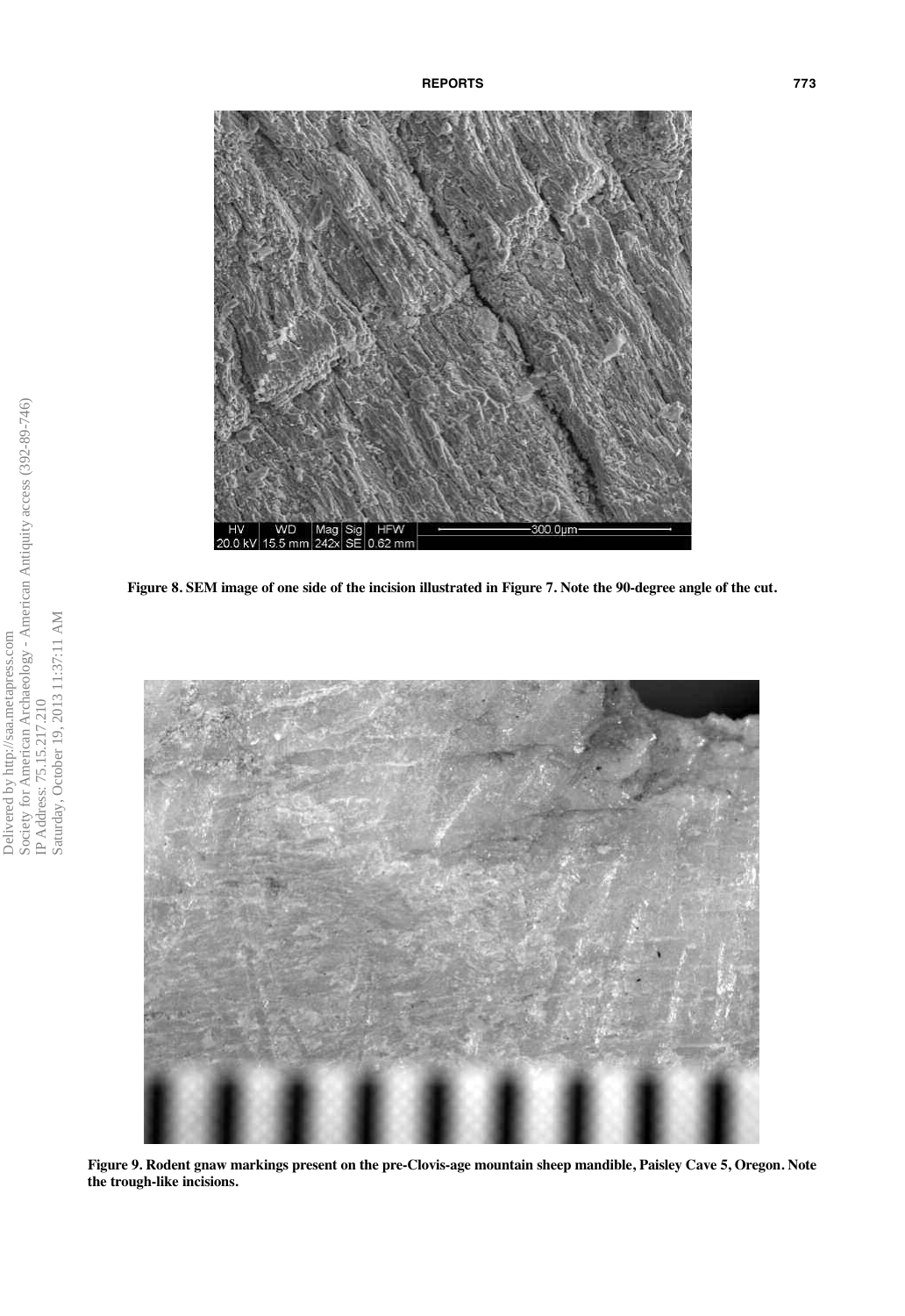

Figure 10. Close-up of rodent gnaw markings present on the pre-Clovis-age mountain sheep mandible, Paisley Cave 5, Oregon. Although edge flaking is present on one of the incisions, the mark is trough-shaped (rather than straight walled), and they all end in dog-leg type shapes. These gnawing marks measure between .5 to 1.0 cm in length.



Figure 11. Stereoscopic image of the multiple cut marks on the left-hand side of the pre-Clovis-age artiodactyl rib illus**trated in Supplemental Figure 8, Paisley Cave 2, Oregon.**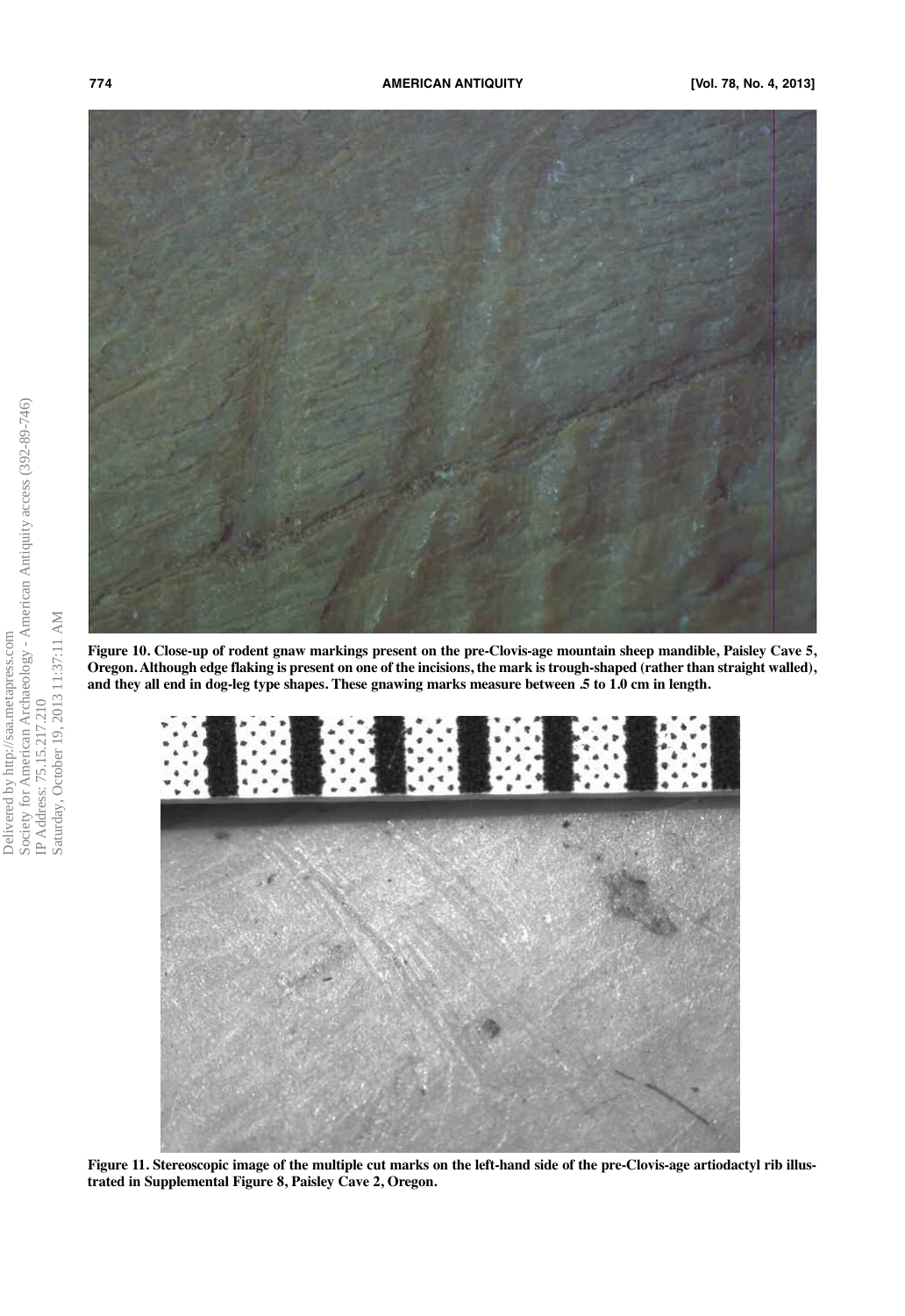

**Figure 12. Stereoscopic image of the multiple cut marks on the left-hand side of the pre-Clovis-age artiodactyl rib illustrated in Supplemental Figure 8, Paisley Cave 2, Oregon. Note the straight, parallel incisions clearly separated such that striae fields (typical of trampling damage) are not present.**

is likely to be disputed. We have made a rigorous effort to test the validity of the contextual approach to the identification of cut marks by analyzing experimentally cut bones to identify characteristics specific to stone tool cut marks, as well as archaeological assemblages that undoubtedly involved human modifications (the Paisley Caves Younger-Dryas-age Botanical Lens deposits) and natural depositional modifications that did not involve humans (Mineral Hill Cave). These analyses suggest that the contextual approach of Domínguez-Rodrigo et al. (2009) and Domínguez-Rodrigo et al. (2010) is valid.

The two pre-Clovis-age bones cut with stone tools from the Paisley Caves were recovered in a cave setting in which the four primary noncultural agents that might have caused the incisions were: (1) rockfall; (2) burrowing rodents; (3) trampling by small ungulates and perhaps carnivores moving in and out of the caves; and (4) woodrats(*Neotoma* spp.) dragging bones across sharp rocks to their nests. These processes created "trampling" or "microabrasion" marks identified on other Paisley



**Figure 13. Stereoscopic images of the multiple cut marks on the right-hand side of the pre-Clovis-age artiodactyl rib illustrated in Supplemental Figure 8, Paisley Cave 2, Oregon. Note the straight, parallel incisions, as well as feathering marks.**

Caves bones. However, these types of natural modifications are morphologically distinct from those illustrated on the mountain sheep mandible and artiodactyl rib.

Analysis of stone tool cut marks on these specimens indicates that human occupation of the Paisley Caves occurred at least 1,500 years before the Clovis era was fully developed in North America, an interpretation that aligns with evidence for pre-Clovis-age human DNA found in coprolites from these same caves (Jenkins et al. 2012a, 2012b). The protocol and corresponding checklist detailed in Table 2 can be applied in further testing of additional paleontological and archaeological materials. If the results continue to validate the criteria and protocols used in this paper, then they should be applied to other controversial faunal assemblages such as Bluefish Caves (Cinq-Mars 1979) and Manis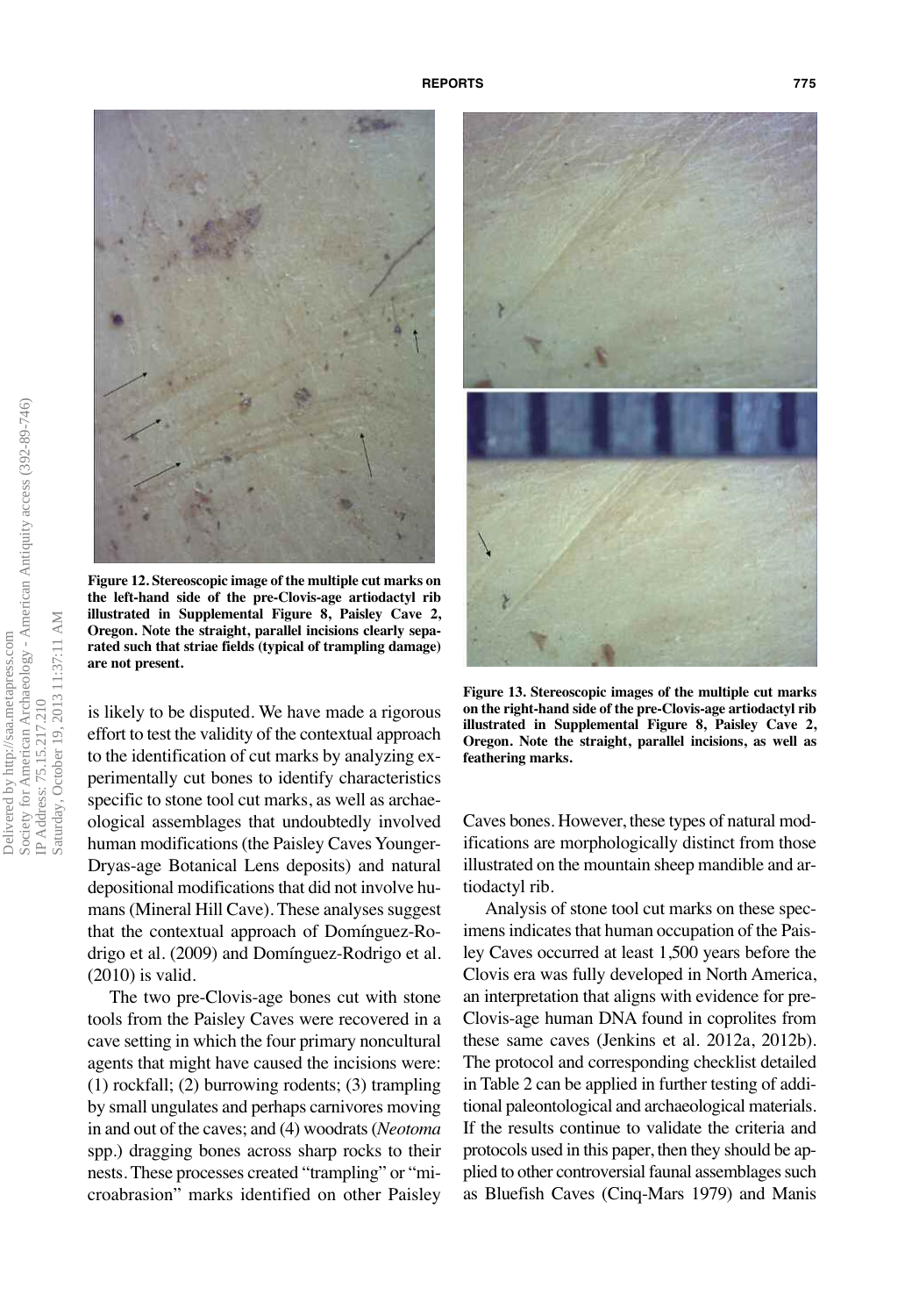

Figure 14. Close-up of the lower stereoscopic image illustrated in Figure 13. The camera lens is focused on the tip of the **longest cut mark to show that the cut ends in a sharp point.**

(Waters, Stafford, McDonald, Gustafson, Rasmussen, Cappellini, Olsen, Szklarczyk, Jensen, Gilbert, and Willerslev 2011), where pre-Clovis-age cut-marked bones have also been reported but generally remain unaccepted as strong evidence for a pre-Clovis human presence in North America. Additionally, previously established criteria of evidence for pre-Clovis occupations in North America (reviewed in Meltzer 1989) should be modified to include items such as coprolites (Gilbert et al. 2008; Jenkins et al. 2012a, b) and cut-marked bones.

*Acknowledgments*. We are indebted to John Donovan, Director of the MicroAnalytical Facility at the University of Oregon (UO), and Dave Rhode of the Desert Research Institute (DRI), Reno, for their guidance and assistance with the SEM and stereoscope equipment at the UO and DRI. Thanks also to Matt Forister at the Department of Biology of the University of Nevada, Reno (UNR). Support for the Paisley Caves Project was provided by NSF Grant #0924606, Danish National Research Foundation, Oregon Bureau of Land Management, UO Archaeological Field School, UO Museum of Natural and Cultural History, Oregon State University Keystone Archaeological Research Foundation, UNR Sundance Archaeological Research Foundation, and many private contributors. Douglas Kennett and Brendan J. Culletan con-

tributed ultra filtration and XAD AMS radiocarbon dating of three paleontological and two cordage samples. Lee Lyman and two anonymous reviewers provided valuable comments and editorial assistance.

*Supplemental Materials*. Supplemental materials are linked to the online version of the paper, which is accessible via the SAA member login at http://www.saa.org.

### **References Cited**

- Blumenschine, Robert, Curtis Marean, and Salvatore Capaldo 1996 Blind Tests of Inter-Analyst Correspondence and Accuracy in the Identification of Cut Marks, Percussion Marks, and Carnivore Tooth Marks on Bone Surfaces. *Journal of Archaeological Science* 23:493–507.
- Bonnichsen, Robson, and Karen L. Turnmire (editors) 1999 *Ice Age Peoples of North America: Environments, Origins, and Adaptations of the First Americans*. Center for the Study of the First Americans, Texas A&M University, College Station.
- Bonnichsen, Robson, Bradley T. Lepper, Dennis J. Stanford, and Michael R. Waters (editors)
	- 2005 *Paleoamerican Origins: Beyond Clovis*. Center for the Study of the First Americans, Texas A&M University, College Station.

Cinq-Mars, J.

1979 Bluefish Cave 1:ALate Pleistocene Eastern Beringian Cave Deposit in the Northern Yukon. *Canadian Journal of Archaeology* 3:1–32.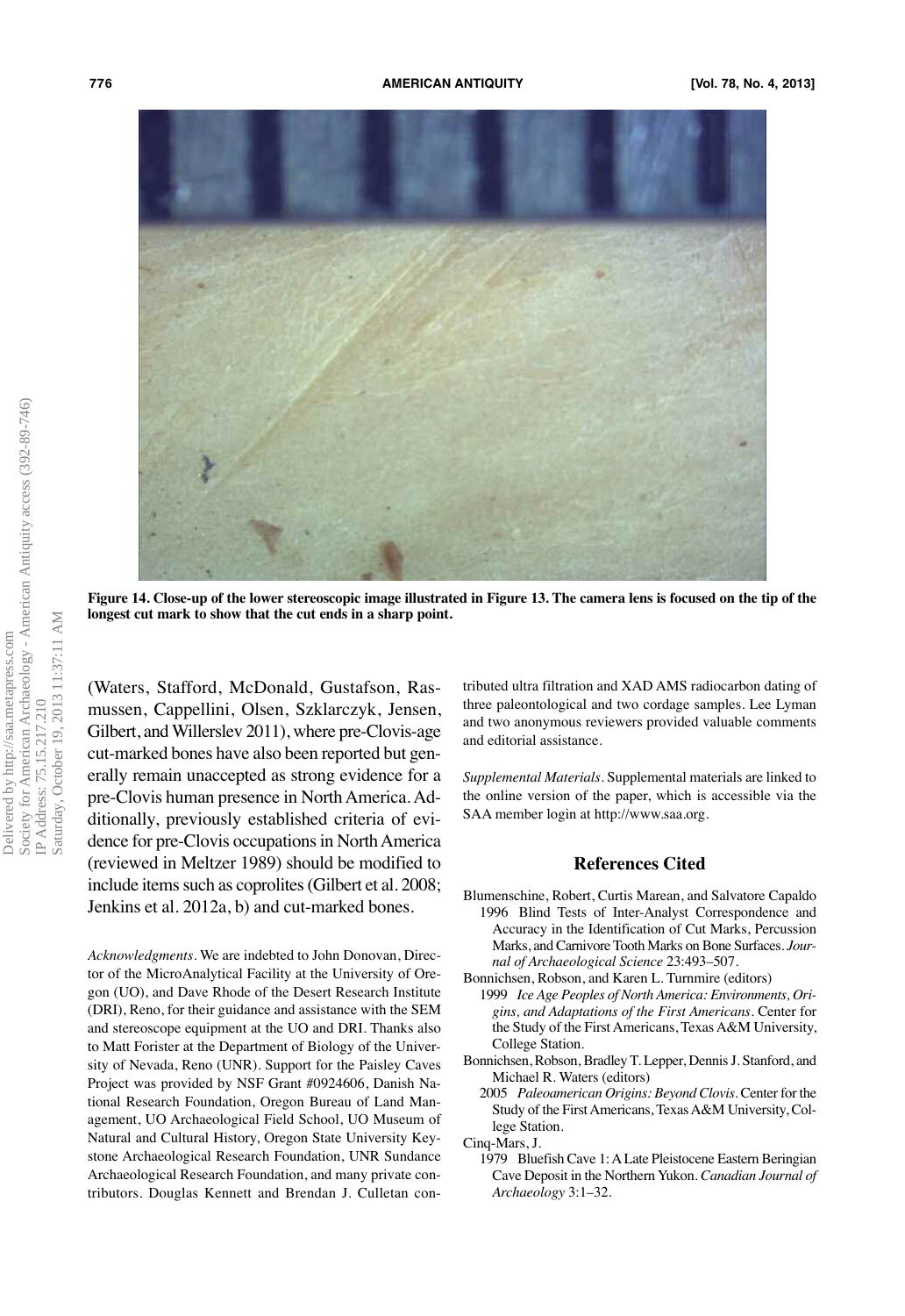Cressman, Luther S.

- 1942 *Archaeological Researchesin theNorthern Great Basin*. Publication No. 538. Carnegie Institution of Washington, Washington, D.C.
- Cummings, Linda Scott, and Chad Yost
	- 2011 *Pollen, Phytolith, Starch, Protein, and XRD Analysis of Stone Artifactsfrom Paisley Caves(35LK3400), Oregon*. Technical Report 11–142. Paleo Research Institute, Golden, Colorado.
- Dillehay, Thomas D., C. Ramírez, M. Pino, M. B. Collins, J. Rossen, and J. D. Pino-Navarro
	- 2008 Monte Verde: Seaweed, Food, Medicine, and the Peopling of South America. *Science* 320:784–786.
- Domínguez-Rodrigo, M., S. de Juana, A. Galan, and M. Rodriguez
	- 2009 A New Protocol to Differentiate Trampling Marks from Butchery Cut Marks. *Journal of Archaeological Science* 36:2643–2654.
- Domínguez-Rodrigo, Manuel, Travis R. Pickering, and Henry T. Bunn
	- 2010 Configurational Approach to Identifying the Earliest Hominin Butchers. *Proceedings of the National Academy of Sciences* 107:20929–20934.
	- 2011 Reply to McPherron et al.: Doubting Dikika is about Data, Not Paradigms. *Proceedings of the National Academy of Sciences* 108:E117.

George, Debra, John Southon, and R. E. Taylor

- 2005 Resolving an Anomalous Radiocarbon Determination on Mastodon Bone from Monte Verde, Chile. *American Antiquity* 70:766–772.
- Gilbert, M. Thomas P., Dennis L.Jenkins,Anders Gotherstrom, Nuria Naveran,Juan J. Sanchez, Michael Hofreiter, Philip Francis Thomsen,Jonas Binladen, Thomas F. G. Higham, Robert Yohe II, Robert Parr, Linda Scott Cummings, and Eske Willerslev
	- 2008 DNA from Pre-Clovis Human Coprolites in Oregon, North America. *Science* 320:786–789.
- Goebel, Ted, Bryan Hockett, Kenneth D.Adams, David Rhode, and Kelly Graf
- 2011 Climate, Environment, and Humans in North America's Great Basin during theYounger Dryas, 12,900–11,600 CalendarYearsAgo. *Quaternary International* 242:479–501. Graf, Kelly E.
	- 2007 Stratigraphy and Chronology of the Pleistocene to Holocene Transition at Bonneville Estates Rockshelter, Eastern Great Basin. In *Paleoindian or Paleoarchaic? Great Basin Human Ecology at the Pleistocene-Holocene Transition*, edited by Kelly E. Graf and Dave N. Schmitt, pp. 82–104. University of Utah Press, Salt Lake City.
- Haynes, C. Vance
	- 1969 The Earliest Americans. *Science* 166:709–715.
	- 1991 Geoarchaeological and Paleohydrological Evidence for a Clovis-Age Drought in North America and its Bearing on Extinction. *Quaternary Research* 35:438–450.
- Haynes, Gary
- 2002 *The Early Settlement of NorthAmerica: The Clovis Era*. Cambridge University Press, Cambridge.
- Haynes, Gary, and Kathryn Krasinski
	- 2010 Taphonomic Fieldwork in Southern Africa and Its Application in Studies of the Earliest Peopling of NorthAmerica. *Journal of Taphonomy* 8:181–202.

Hockett, Bryan

2007 Nutritional Ecology of Late Pleistocene to Middle Holocene Subsistence in the Great Basin: Zooarchaeological Evidence from Bonneville Estates Rockshelter. In *Paleoindian or Paleoarchaic: Great Basin Human Ecology at* *the Pleistocene-Holocene Transition*, edited by Kelly E. Graf and Dave N. Schmitt, pp. 204–230. University of Utah Press, Salt Lake City.

Hockett, Bryan, and Eric Dillingham

- 2004 *Paleontological Investigations at Mineral Hill Cave*. Technical Report No.18. Bureau of Land Management, Reno, Nevada.
- Howard, E. B.
	- 1932 Arrowheads Found with New Mexican Fossils. *Science* 76:12–13.

1933 Association of Artifacts with Mammoth and Bison in Eastern New Mexico. *Science* 78:524.

Jenkins, Dennis L.

- 2007 Distribution and Dating of Cultural and Paleontological Remains at the Paisley Five Mile Point Caves in the Northern Great Basin. In *Paleoindian or Paleoarchaic: Great Basin Human Ecology at the Pleistocene-Holocene Transition*, edited by Kelly E. Graf and Dave N. Schmitt, pp. 57–81. University of Utah Press, Salt Lake City.
- Jenkins, Dennis L, Loren G. Davis, Thomas W. Stafford, Paula F. Campos, Bryan Hockett, George T. Jones, Linda Scott Cummings, Chad Yost, Thomas J. Connolly, Robert Yohe II, Summer C. Gibbons, Maanasa Raghaven, Morten Rasmussen,Johanna L.A. Paijmans, Michael Hofreiter, Brian M. Kemp,Jody Lynn Barta, Cara Monroe, M. Thomas, P. Gilbert, and Eske Willerslev
	- 2012a Clovis Age Western Stemmed Projectile Points and Human Coprolites at the Paisley Caves. *Science* 337:223–228.
	- 2012b Clovis Age Western Stemmed Projectile Points and Human Coprolites at the Paisley Caves. *Science Online*: Supplemental Materials.
- Laboratory of Archaeological Science (LAS)
	- 2011a *An Analysis of Protein Residues from the Surface of a Handstone from Paisley Five Mile Point Caves, Oregon*. LAS Report No. 291. California State University, Bakersfield.
	- 2011b *Protein Residue Analysis of Three Artifactsfrom the Paisley Five Mile Point Caves*. LAS Report No. 309. California State University, Bakersfield.

Lepper, Bradley T., and Robson Bonnichsen

- 2004 *New Perspectives on the First Americans*. Center for the Study of the First Americans, Texas A&M University, College Station.
- Lyman, R. Lee
	- 1995 A Study of Variation in the Prehistoric Butchery of Large Artiodactyls. In *Ancient Peoples and Landscapes*, edited by E. Johnson, pp. 233–253. Museum of Texas Tech University, Lubbock.
	- 2005 Analyzing Cut Marks: Lessons fromArtiodactyl Remains in the Northwestern United States. *Journal of Archaeological Science* 32:1722–1732.

2004 *Entering America: Northeast Asia and Beringia before the Last Glacial Maximum*. University of Utah Press, Salt Lake City.

McGuire, Kelly R.

- 1980 Cave Sites, Faunal Analysis, and Big-Game Hunters of the Great Basin: A Caution. *Quaternary Research* 14:263–268.
- McPherron, Shannon P., Zeresenay Alemseged, Curtis Marean, Jonathan G. Wynn, Denee Reed, Denis Geraads, Rene Bobe, and Hamdallah Béarat
	- 2011 Tool-Marked Bones from before the Oldowan Change the Paradigm. *Proceedings of the National Academy of Sciences* 108:E116.

Madsen, David B. (editor)